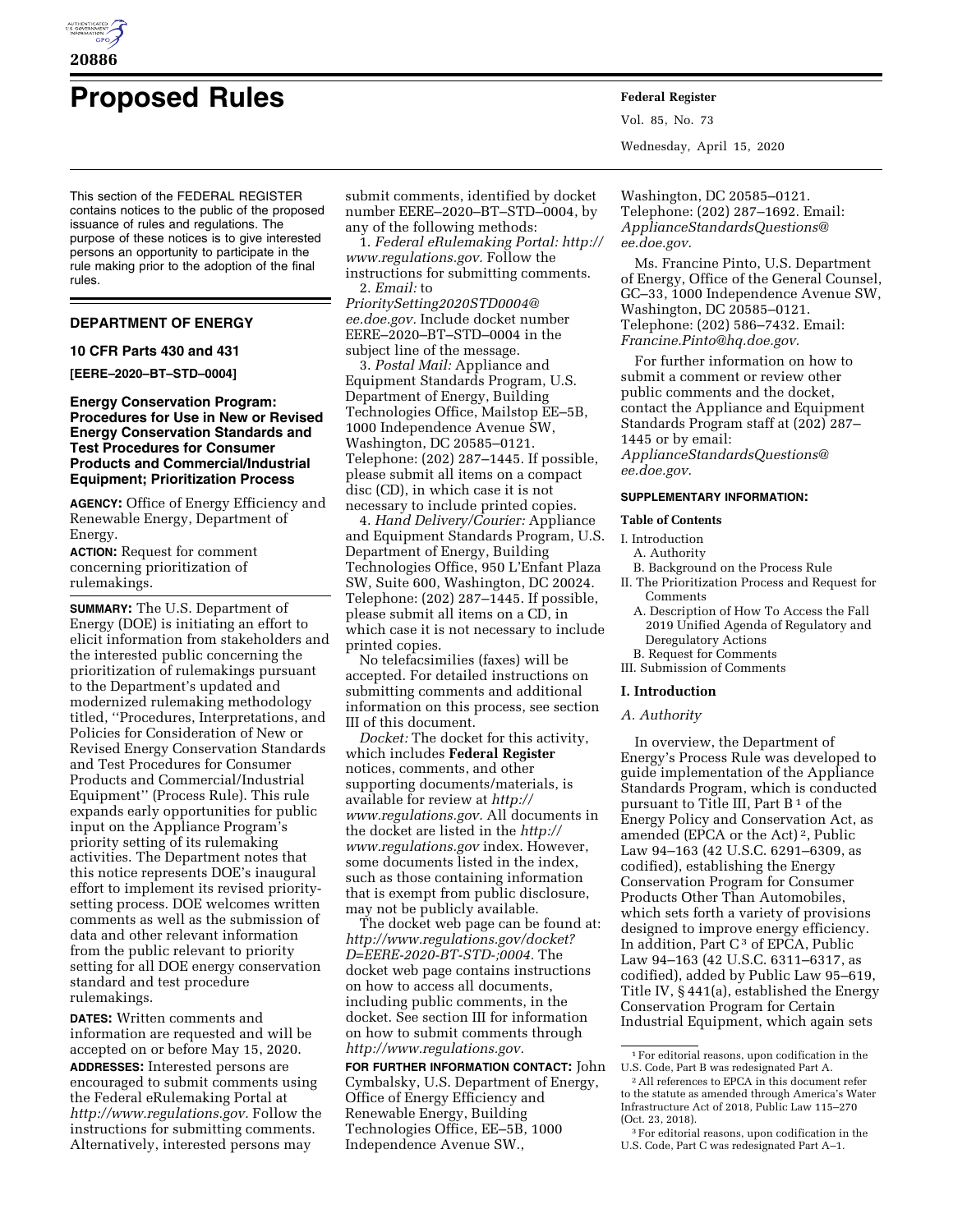forth a variety of provisions designed to improve energy efficiency.

The energy conservation program under EPCA consists essentially of four parts: (1) Testing, (2) labeling, (3) Federal energy conservation standards, and (4) certification and enforcement procedures. Relevant provisions of EPCA specifically include definitions (42 U.S.C. 6291; 42 U.S.C. 6311), test procedures (42 U.S.C. 6293; 42 U.S.C. 6314), labeling provisions (42 U.S.C. 6294; 42 U.S.C. 6315), energy conservation standards (42 U.S.C. 6295; 42 U.S.C. 6313), and the authority to require information and reports from manufacturers (42 U.S.C. 6296; 42 U.S.C. 6316). The statute sets forth the criteria, procedures and timeframes DOE must follow when establishing new or amended energy conservation standards for covered products (and at least certain types of equipment). The statute also sets forth the criteria and procedures DOE must follow when prescribing or amending test procedures for covered products.

## *B. Background on the Process Rule*

On July 15, 1996 DOE published a final rule titled, ''Procedures, Interpretations and Policies for Consideration of New or Revised Energy Conservation Standards for Consumer Products.'' 61 FR 36974. This document was codified at 10 CFR part 430, subpart C, appendix A, and became known colloquially as the ''Process Rule.'' The Process Rule was designed to provide guidance to stakeholders as to how DOE would implement its rulemaking responsibilities under EPCA for the Appliance Program.

While there have been many positive results from the Process Rule over time, DOE came to understand through the intervening years that the Appliance Program might benefit from additional improvements to the Process Rule. Accordingly, DOE decided to undertake an effort to modernize that provision. To accomplish this end, the Department published its revised Process Rule in the **Federal Register** on February 14, 2020. 85 FR 8626. DOE expects that its modernized Process Rule will increase transparency, foster public engagement, and achieve meaningful burden reduction, while at the same time continuing to meet the Department's statutory obligations under EPCA.

## **II. The Prioritization Process and Request for Comments**

The modernized Process Rule provides that stakeholders will have the opportunity to provide input on the prioritization of rulemakings as DOE begins its preparation of the Spring

Regulatory Agenda. Through the publication of a Request for Comment, as DOE is initiating here, stakeholders can offer input concerning which appliance rulemaking proceedings should be in particular action categories for the Spring Agenda—that is, active versus long-term—, as well as provide comment on the timing of such rulemakings relative to other competing priorities. If stakeholders believe that the Department is pursuing a rule that should not be prioritized as active, for example, the stakeholder comments should reflect such an opinion and inform the Department as to how such rule should be prioritized, if at all, with an explanation to explain its recommendation. At the same time, if stakeholders believe that DOE should act more quickly on a particular rulemaking, commenters should make such a point with as much specificity as possible to indicate a revised timeline with an explanation to explain its recommendation. In addition, if stakeholders believe a rulemaking should be initiated and prioritized that is not already underway, the Department would welcome that feedback.

In making its recommendations, stakeholders can utilize the regulatory text in the modernized Process Rule, section 4, entitled, Setting Priorities for Rulemaking Activity that sets forth the factors the Department considers in making its priority-setting decisions.4

Consequently, this comment process concerning the prioritization of all consumer product and commercial/ industrial equipment rulemakings will allow stakeholders and the interested public to weigh in on the schedule for all ongoing and planned DOE energy conservation standard and test procedure rulemakings. It will also provide a mechanism for interested parties to make suggestions to DOE for the initiation of new rulemakings.

*Setting Priorities for Rulemaking Activity (a) In establishing its priorities for undertaking energy conservation standards and test procedure rulemakings, DOE will consider the following factors, consistent with applicable legal obligations:* 

- *(1) Potential energy savings; (2) Potential social and private, including environmental or energy security, benefits;*
- *(3) Applicable deadlines for rulemakings;*
- *(4) Incremental DOE resources required to complete the rulemaking process;*
- *(5) Other relevant regulatory actions affecting the products/equipment;*

*(6) Stakeholder recommendations;* 

*(7) Evidence of energy efficiency gains in the market absent new or revised standards;* 

*(8) Status of required changes to test procedures; and* 

# *A. Description of How To Access and Use the Fall 2019 Unified Agenda of Regulatory and Deregulatory Actions*

In order for stakeholders to provide meaningful input on priority setting, there needs to be a base of information capable of serving as a common frame of reference upon which comments can be made. As noted in the modernized Process Rule, that database will be the previous year's Fall Unified Agenda of Regulatory and Deregulatory Actions (Fall Agenda). In this case, the 2019 Fall Agenda is the applicable database. The 2019 Fall Agenda shows the two basic categories of agency actions: (1) Active rulemakings and (2) long-term actions.

How the rules are ultimately categorized (active versus long-term actions) depends upon the date DOE enters into the Office of Management and Budget (OMB) RISC/Office of Information and Regulatory Affairs (OIRA) Consolidated Information System (ROCIS) for the next action in each timetable associated with a specific rule. Generally speaking, those rules with a ''next action'' that is scheduled more than a year away will be categorized as long-term actions; those rules having a ''next action'' within a year are generally categorized as active rules.

The steps to access the active rulemaking information are as follows:

(1) Go to *[www.reginfo.gov.](http://www.reginfo.gov)* 

(2) To access the active rulemakings, go to the box titled, ''Unified Agenda and Regulatory Plan,'' and click on the line item that is titled, ''The Fall Agenda was published on 11/20/2019.''

(3) Go to ''Fall 2019 Unified Agenda of Regulatory and Deregulatory Actions Active Regulatory Actions Listed by Agency.''

(4) Go to ''Select Agency'' and in the drop down menu select ''Department of Energy'' and click ''Submit.'' What will appear is the Agency Rule list for DOE's portion of the 2019 Fall Agenda. This is the list of all DOE active rulemakings. Rules of the Appliance Standards Program will be included with those DOE rules designated as ''DOE/EERE.'' This agency rule list shows the stage of each rulemaking (*i.e.,* pre-rule, notice of proposed rulemaking, or final rule), the title of the rule, and the regulatory identifier number (RIN). You will need to review the list for those rulemakings specific to the Appliance Program.

Once stakeholders have accessed the list of DOE active rulemakings, they can review the information about each rule, including the timetable that will be displayed. The timetable itself, which is most critical to this priority-setting review, will list all the actions already

<sup>4</sup>Section 4 reads as follows:

*<sup>(9)</sup> Other relevant factors.*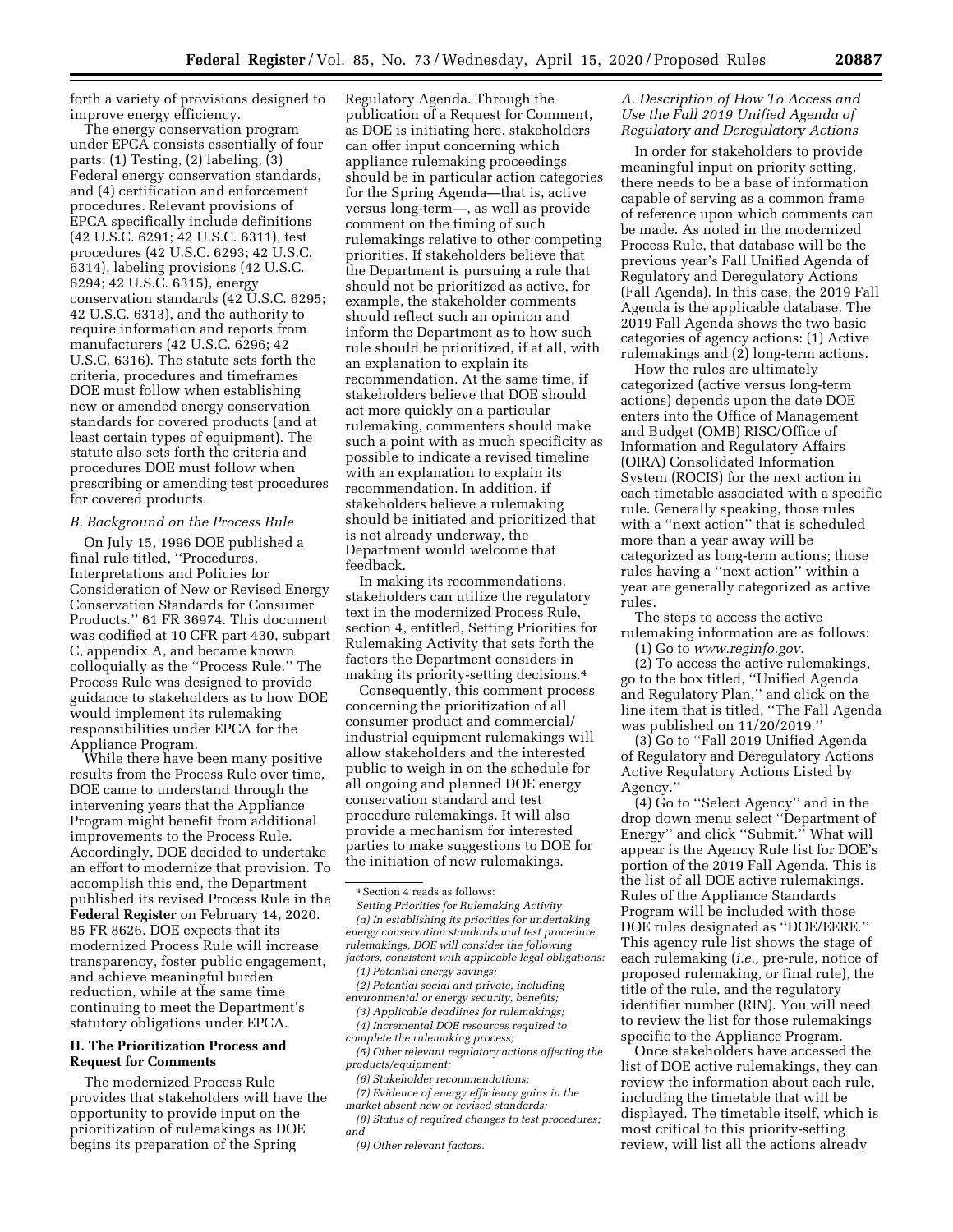taken on that particular rule, as well as the ''next action DOE is planning to take,'' along with a projected date for that action. The ''next action'' is the last entry on the timetable. By reviewing the timetables, stakeholders should have enough information to be able to comment on how each particular rule should be prioritized.

The steps to access the long-term actions information are as follows:

# (1) Go to *[www.reginfo.gov.](http://www.reginfo.gov)*

(2) To access the long-term actions, go to the box titled, ''Unified Agenda and Regulatory Plan,'' and click on the line item that is titled, ''The Fall Agenda was published on 11/20/2019.''

(3) Click on the line item, ''Current Long Term Actions'' for a list of such actions.

(4) Under the title ''Agenda Agency Regulatory Entries for Long-Term Actions,'' go to ''Select Agency'' and in the drop down menu select ''Department of Energy'' and click ''Submit.'' What will appear is the Agency Rule list for DOE's portion of the 2019 Fall Agenda. This is the list of all DOE long-term actions. You will need to review the list for those rulemakings specific to the Appliance Program.

Once stakeholders have accessed the list of long-term actions, as with the active rulemakings, stakeholders will find information describing each rule, as well as the timetable for that rule. By looking at the timetable and reviewing the DOE projections on each specific rule—that is—the next action, stakeholders can provide comments on how the long-term actions should be prioritized and the timing of such actions.

#### *B. Request for Comments*

As noted previously, the Department is seeking information that will shed light on how it should best prioritize and sequence its rulemaking activities for the Department's Appliance Program. By this notice and consistent with its recently published final, modernized Process Rule, DOE requests that stakeholders and the interested public review the timetables for all active and long-term appliance rules and comment upon both the timing and categorization of these rules. The Department is also interested in any other rulemaking activities that DOE should initiate and prioritize in the upcoming Spring Agenda. Additionally, DOE welcomes comments on other issues relevant to the conduct of this process that may not specifically be identified elsewhere in this document.

## **III. Submission of Comments**

DOE invites all interested parties to submit in writing by May 15, 2020, comments and information on matters addressed in this notice and on other matters relevant to DOE's consideration of the priority-setting process for all upcoming energy conservation standards and test procedure rules. Such comments and information will aid in the development of the rulemaking schedule that will next appear in DOE's Spring Regulatory Agenda.

*Submitting comments via [http://](http://www.regulations.gov) [www.regulations.gov.](http://www.regulations.gov)* The *[http://](http://www.regulations.gov) [www.regulations.gov](http://www.regulations.gov)* web page requires you to provide your name and contact information. Your contact information will be viewable to DOE Building Technologies staff only. Your contact information will not be publicly viewable except for your first and last names, organization name (if any), and submitter representative name (if any). If your comment is not processed properly because of technical difficulties, DOE will use this information to contact you. If DOE cannot read your comment due to technical difficulties and cannot contact you for clarification, DOE may not be able to consider your comment.

However, your contact information will be publicly viewable if you include it in the comment or in any documents attached to your comment. Any information that you do not want to be publicly viewable should not be included in your comment, nor in any document attached to your comment. Persons viewing comments will see only first and last names, organization names, correspondence containing comments, and any documents submitted with the comments.

Do not submit to *[http://](http://www.regulations.gov) [www.regulations.gov](http://www.regulations.gov)* information for which disclosure is restricted by statute, such as trade secrets and commercial or financial information (hereinafter referred to as Confidential Business Information (CBI)). Comments submitted through *[http://](http://www.regulations.gov) [www.regulations.gov](http://www.regulations.gov)* cannot be claimed as CBI. Comments received through the website will waive any CBI claims for the information submitted. For information on submitting CBI, see the Confidential Business Information section.

DOE processes submissions made through *<http://www.regulations.gov>*  before posting. Normally, comments will be posted within a few days of being submitted. However, if large volumes of comments are being processed simultaneously, your

comment may not be viewable for up to several weeks. Please keep the comment tracking number that *[http://](http://www.regulations.gov) [www.regulations.gov](http://www.regulations.gov)* provides after you have successfully uploaded your comment.

*Submitting comments via email, hand delivery/courier, or postal mail.*  Comments and documents submitted via email, hand delivery/courier, or postal mail also will be posted to *[http://](http://www.regulations.gov) [www.regulations.gov.](http://www.regulations.gov)* If you do not want your personal contact information to be publicly viewable, do not include it in your comment or any accompanying documents. Instead, provide your contact information in a cover letter. Include your first and last names, email address, telephone number, and optional mailing address. The cover letter will not be publicly viewable as long as it does not include any comments.

Include contact information each time you submit comments, data, documents, and other information to DOE. If you submit via postal mail or hand delivery/ courier, please provide all items on a CD, if feasible, in which case it is not necessary to submit printed copies. No telefacsimiles (faxes) will be accepted.

Comments, data, and other information submitted to DOE electronically should be provided in PDF (preferred), Microsoft Word or Excel, WordPerfect, or text (ASCII) file format. Provide documents that are not secured, written in English, and free of any defects or viruses. Documents should not contain special characters or any form of encryption and, if possible, they should carry the electronic signature of the author.

*Campaign form letters.* Please submit campaign form letters by the originating organization in batches of between 50 to 500 form letters per PDF or as one form letter with a list of supporters' names compiled into one or more PDFs. This reduces comment processing and posting time.

*Confidential Business Information.*  Pursuant to 10 CFR 1004.11, any person submitting information that he or she believes to be confidential and exempt by law from public disclosure should submit via email, postal mail, or hand delivery/courier two well-marked copies: One copy of the document marked ''confidential'' including all the information believed to be confidential, and one copy of the document marked ''non-confidential'' with the information believed to be confidential deleted. Submit these documents via email or on a CD, if feasible. DOE will make its own determination about the confidential status of the information and treat it according to its determination.